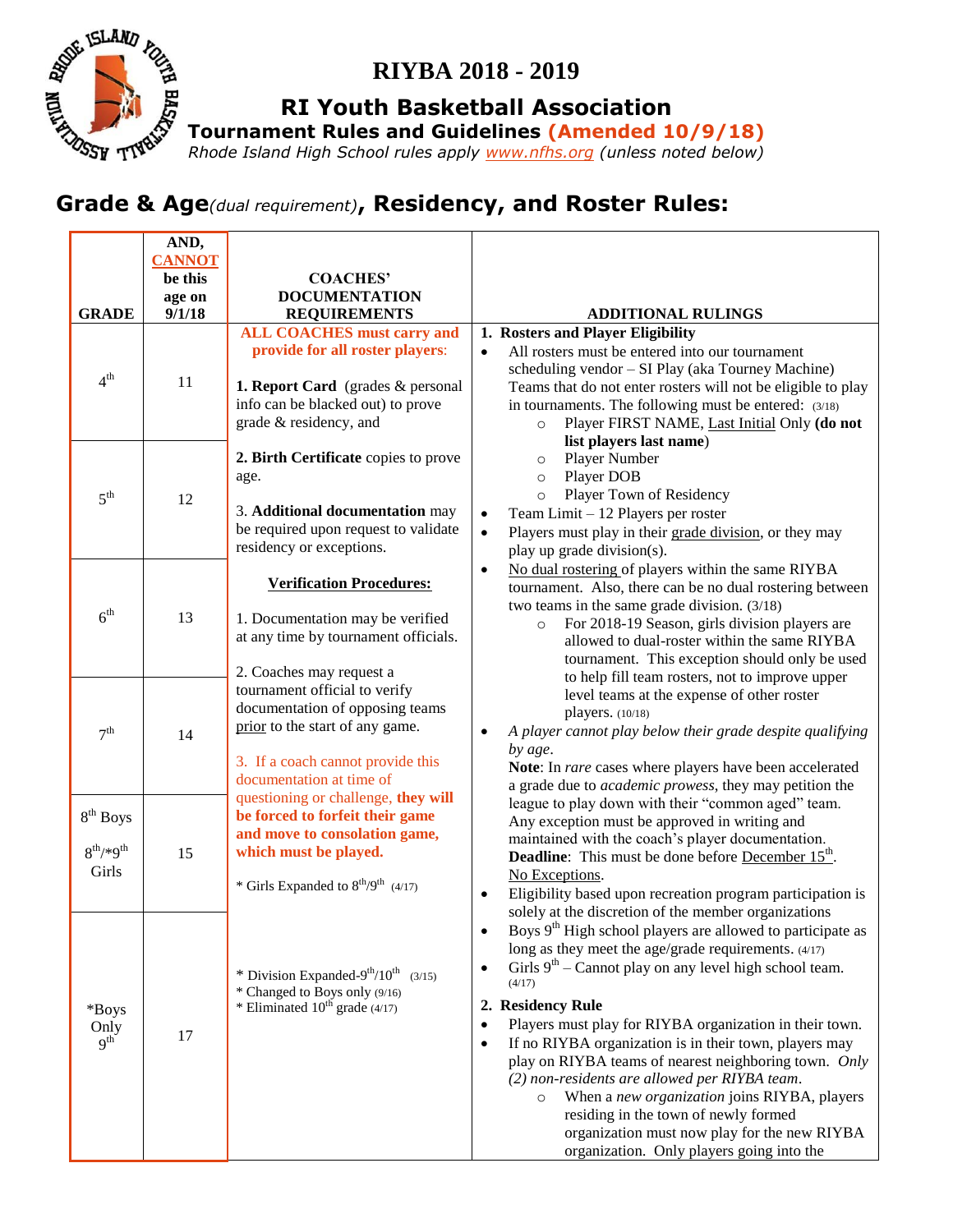| uppermost divisions may be grandfathered to<br>play their last season with their prior |
|----------------------------------------------------------------------------------------|
| team/RIYBA organization. (9/14)                                                        |
| Players from Providence are assigned to<br>$\circ$                                     |
| organizations based on which zip code they                                             |
| reside in:                                                                             |
| $\blacksquare$<br>02901, 02904, 02908 - North                                          |
| Providence                                                                             |
| 02902, 02906 $-$ East Providence<br>$\blacksquare$                                     |
| 02905, 02907 - Cranston, CLCF                                                          |
| $02909 - Johnston$<br>٠                                                                |
|                                                                                        |
| 02903 - Bordering town (choice of<br>٠                                                 |
| player) (10/18)                                                                        |
| In dual custody situations involving divorce/separation,<br>$\bullet$                  |
| parents may decide which travel organization the player                                |
| will play for. Selection of an organization is a FINAL                                 |
| decision. Appropriate documentation should be filed                                    |
| with RIYBA and kept with coach. (10/18)                                                |
| If a RIYBA Organization does NOT have a team in a<br>$\bullet$                         |
| particular division, this shall be treated like a NON-                                 |
| RIYBA situation where a player can play for nearest                                    |
| bordering RIYBA program and count within the 2 player                                  |
| limit. Non-RIYBA players must be reported to RIYBA                                     |
| and documentation kept with coach. (10/18)                                             |
| NON-RIYBA teams must consist of players living within<br>$\bullet$                     |
| the town where the team is located.                                                    |
| 3. Non-RIYBA Team Eligibility                                                          |
| No AAU teams<br>$\bullet$                                                              |
| CYO and Town teams are permitted to participate in<br>$\bullet$                        |
| RIYBA tournaments as long as they meet the residency,                                  |
| grade and documentation requirements above (3/18).                                     |
| Non-RIYBA teams MUST enter their rosters in Tourney<br>$\bullet$                       |
| Machine to participate in tournaments. (3/18)                                          |
| It is up to each host organization to verify documentation<br>$\bullet$                |
| and information from Non-RIYBA teams. (3/18)                                           |
| <b>4. Exception Players</b>                                                            |
|                                                                                        |
| Effective 2018-19 season, agreements between directors<br>$\bullet$                    |
| allowing players to cross over organizations is no longer                              |
| allowed (2018-19 season grandfathers only the uppermost                                |
| grades in both divisions) (3/18)                                                       |
| All exceptions will be listed and logged on the RIYBA<br>$\bullet$                     |
| website.                                                                               |
|                                                                                        |

# **GENERAL RULES:**

## *RIYBA Membership*

- Basketball organizations wishing to join RIYBA must have representation of at least 3 teams. They must agree to abide by the rules established by RIYBA for RIYBA tournaments. They will be subject to dues and fees imposed as agreed by the membership.
- Each organization has the opportunity to host a tournament.
- **Each organization is allowed one vote in membership matters.**
- While out of state teams can play in RIYBA tournaments, only RI organizations can become members of RIYBA. (9/14)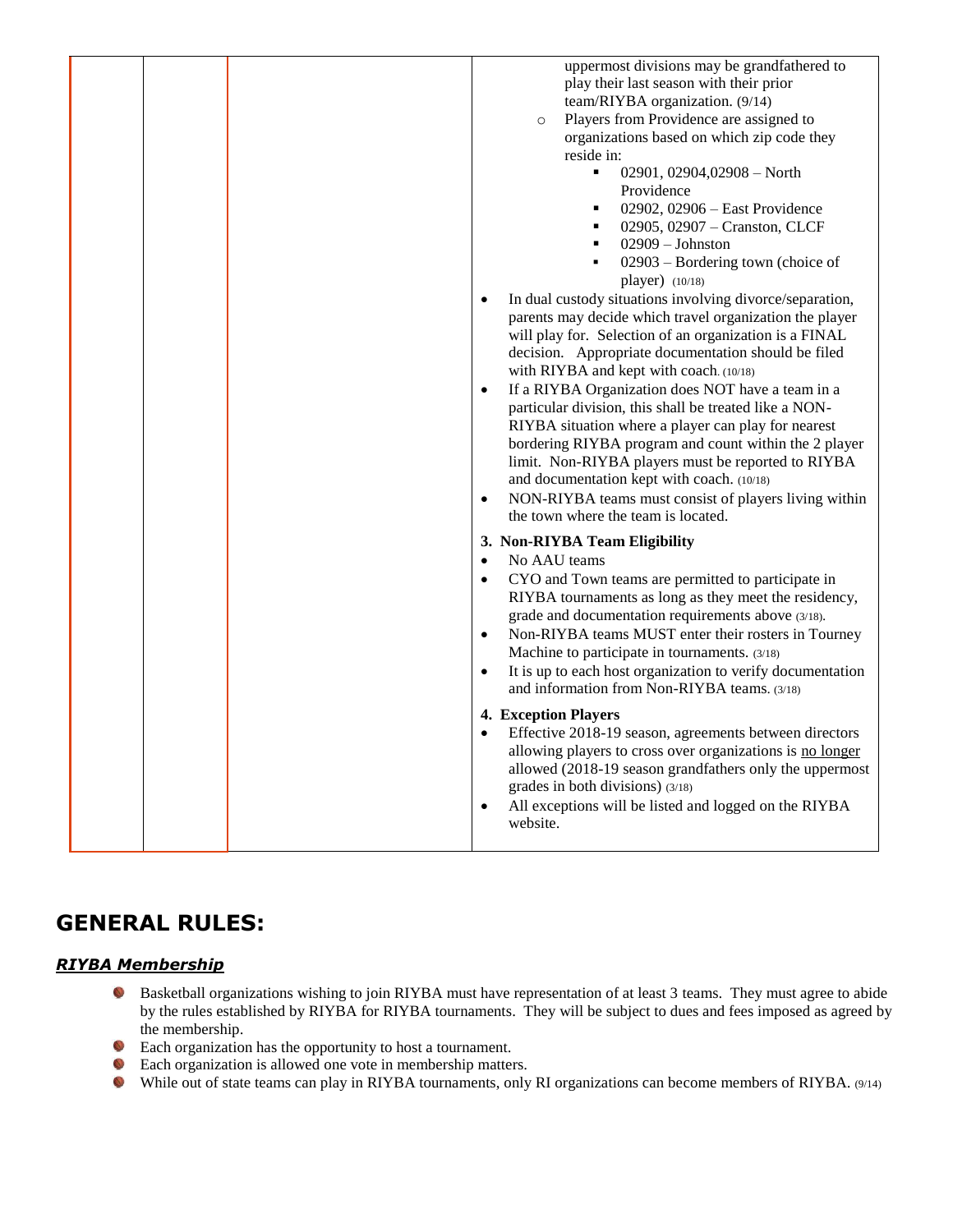# *Tournaments:*

- Tournaments are organized and managed solely by individual member organizations within RIYBA.
- Member organizations collectively agree to abide by RIYBA rules and guidelines in administering these tournaments  $\mathbb{Q}$ and submit themselves to RIYBA's general oversight of these rules and guidelines.
- As RIYBA does not participate in these tournaments in any way, RIYBA is not responsible for any inappropriateness, mismanagement, negligence, injury, or any other wrong-doing that may occur in any individual tournament, and as such, is not liable for penalty or remedy in such matters.
- Tournament Cancellations/Postponements: Ultimately, tournament directors and their boards are responsible to make the decisions on tournament cancellations and postponements due to inclement weather. RIYBA is not a part of the decision process – just the conduit for communication of these decisions to the member organizations within RIYBA. (3/18)
	- If part of a tournament is cancelled, those scheduled games will be decided by a coin-flip by RIYBA's master scheduler.
	- If a full tournament is cancelled, the tournament will not be rescheduled. The host organization must first have a discussion with the RIYBA rules committee before issuing mass communication for tournament cancellation.
	- There will be no refunds for individual games or partial tournaments cancelled for inclement weather. If the entire tournament is cancelled, there will be a 50% refund on all "net" registration fees paid to host organization. This will be administered by the host organization. (10/18)

# *RIYBA State Championship:*

- Eligibility: Only teams from RIYBA organizations are eligible for the RIYBA state championship tournament.
- **T** Teams must play in a minimum of four (4) RIYBA tournaments to be eligible for the RIYBA state championship tournament. (9/14)
- $\bullet$  Two (2) Divisions: The RIYBA State Championship Tournament will consist of two divisions A and B which will be hosted by separate organizations on the same weekend. (A) / (B) divisions will be determined by standings at the defined cut-off date. (3/15)

## *Coaches:*

- $\mathbb{Z}$ Coaches are mentors and role models for the players they coach. They are also ambassadors of the organizations that they represent. RIYBA expects coaches to comport themselves with these truths in mind. Sportsmanship, integrity, and appropriate manner toward opponents and referees are required.
- Coaches must have badges to be allowed on sideline and get gate fee waived. (3/18) (THIS RULE IS NOT IN EFFECT FOR THE 2018-19 SEASON)
- In cases of inappropriateness by a coach, RIYBA reserves the right to discipline the coach up to and including dismissal from coaching teams in RIYBA tournaments.
- If a coach is ejected from the game for any reason, that coach shall not be allowed to return to any remaining games in that tournament. Additionally, that coach's organization will pay \$100 fine to RIYBA. Incidents must be reported to RIYBA by the host organizations.
- Only two (2) coaches, including the head coach are allowed on the team bench during games. (Parents, Scorekeepers, etc… may not sit on the bench). Two coaches only. (3/16)
- Only one (1) coach may be designated to stand and address referees during games.

# *Tournament Scorekeepers and Clock Operators:*

- Each organization must provide two (2) individuals one to operate the clock and one to keep the official scorebook for each game. One person shall not perform both duties. No restrictions on using youth, however, RIYBA encourages all organizations to use qualified workers for these roles. (3/16) Additionally, host tournaments should restrict the number of people allowed at the table to the two assigned workers so as to avoid distraction. Scorekeepers and clock operators should refrain from using cell phones during the games that they are working. (3/18)
- Team scorekeepers should sit in close proximity to the official scorer's table wherever possible. Challenges or reviews should not be yelled across the gyms or address official scorekeepers directly. Rather, team scorekeepers should communicate issues to the head coach, who in turn can ask the referee to consult on the matter. (3/18)

## *Referees:*

- Referees are hired by individual organizations for their tournaments, and may or may not be RI Board Certified Referees.
- Referees represent the highest authority in officiating games and are to be respected by players, coaches, and fans.
- Referees enforce the rules set forth by RIYBA, and have the authority to remove players, coaches, and/or fans from the game or premises in order to keep the game safe and respectful for all participants.
- Only RI Board Certified Referees are allowed to be assigned to the RIYBA State Championship Tournaments. (3/15)
- $\mathbb{Z}$ No RIYBA organization director or coach may referee a team from his/her program at a tournament which their organization is hosting. (9/14)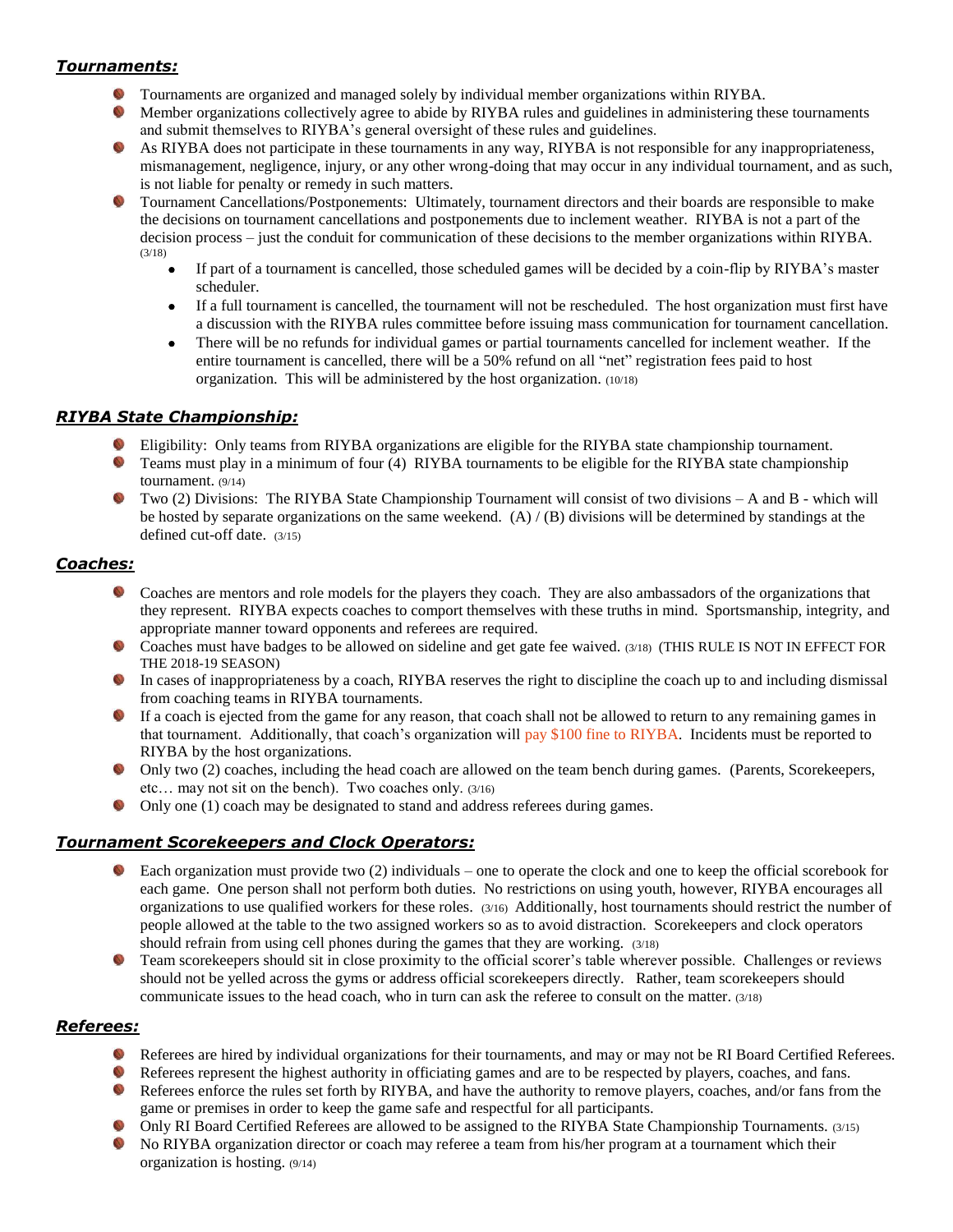# *Parents and Fans:*

- Admission to tournaments, whether purchased or not, is a privilege and a revocable license and may be withdrawn anytime at the discretion of the tournament management representative(s). Your admission may be refused or revoked without refund for reasons including, but not limited to the following:
	- Obvious abuse of alcohol or other intoxicants
	- Fighting, taunting, or any action that may harm or endanger others in the facility.
	- Abusive or foul language and obscene actions.
	- Any behavior resulting in the disruption of the game.
	- Any other conduct deemed to be beyond the bounds of reason for a spectator attending a youth sporting event.

## *Exceptions & Appeals:*

- Rules are created and agreed upon by the member organizations to promote competitive balance and to support the efforts of the member organizations that are providing a service to their respective municipalities. On occasion, reasonable circumstances may lead to exceptions granted to existing rules or rulings under one of the following:
	- **Petition Process**
		- Appeals for relief of rules or decisions must be made in writing (email is fine) and must be first sponsored by both the coach and director of the organization
		- Must be addressed to the President of RIYBA with a copy to the coach and director of the organization.
		- The RIYBA president will forward the appeal request to the Grievance Committee, who will convene on the matter either in person, by phone, or by email. (3/15)
		- The Committee will render a decision in writing and communicate this to the president.
		- The President will communicate the decision to the petitioners with a copy to the coach(es)/directors where applicable.
	- **Exceptions**
		- Documentation for any exceptions must be maintained by the player's coach and be available upon request at tournaments.

# **GAME RULES:**

## *Basketballs:*

- All Girl Divisions will use basketball size (28.5)
- All Boys  $4^{th}$  &  $5^{th}$  grades will use basketball size (28.5)  $\mathbb{Z}$
- All other Boys Divisions will use regulation basketball size (29.5)

## *Time:*

- Running time Eighteen (**18**) minute halves
- Clock will stop during all shooting fouls and the last two (**2**) minutes of each half.
- Halftime will be four (**4**) minutes.
- **Exceptions:** 
	- Tournament officials reserve the right to implement the **mercy rule** which allows the clock to continue to run the final 3 minutes of the game if 1 team is leading by more than 20 points
	- Should the tournament schedule fall behind for any reason, tournament officials reserve the right to "catch up" by adjusting pre-game warm ups and/or half-time periods and/or eliminating stop time until schedule is back on time. *Prior notice to both teams in affected games is required*.

# *Timeouts:*

Two (2) timeouts per half *(timeouts may NOT be carried over to the 2nd half and into overtime)* (3/15)

# *Overtime:*

- Overtime will be Two (2) minutes Stop time
- One (1) time out will be given to each team for the overtime period. (Additional timeouts DO NOT carry over from regulation)